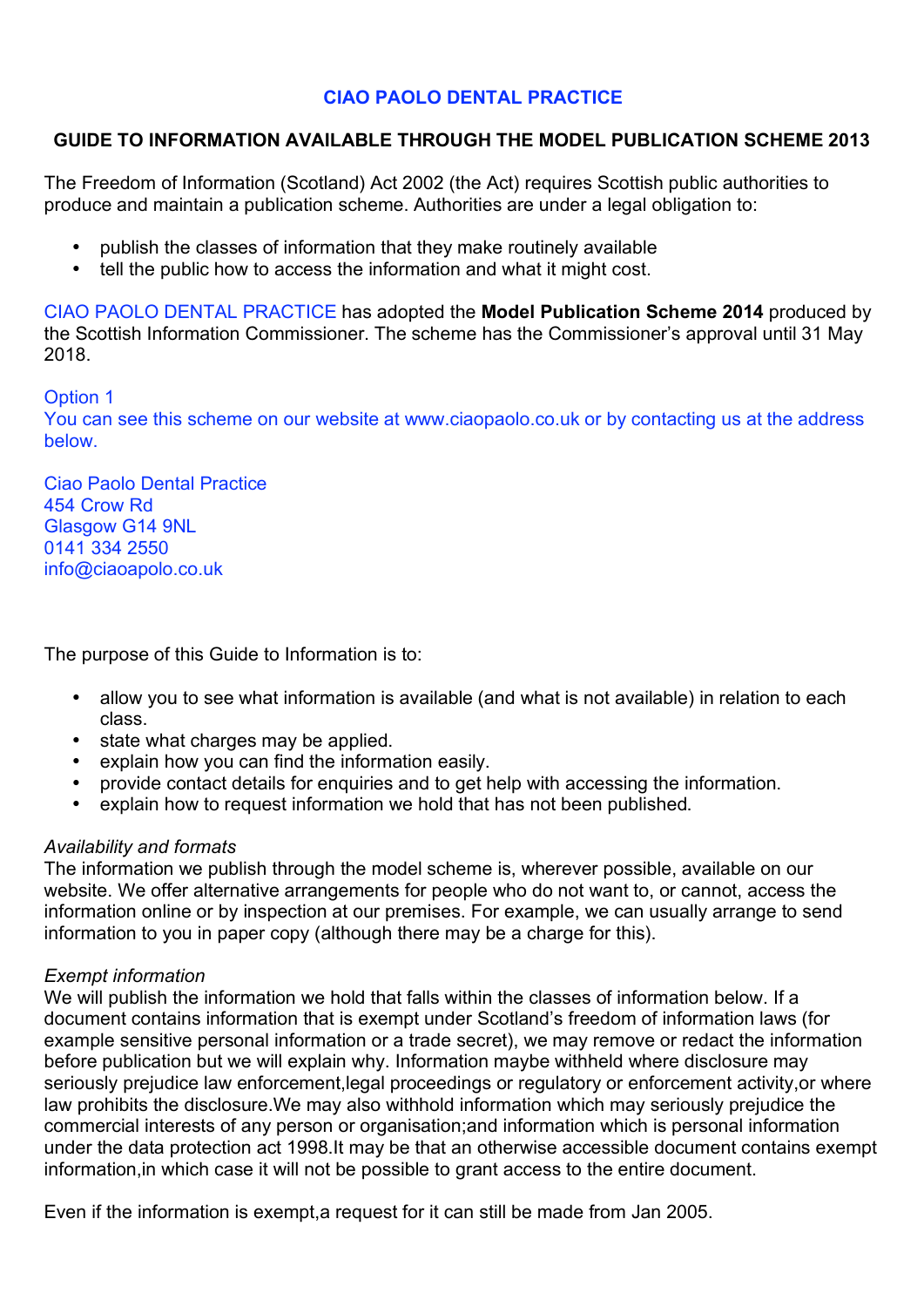Your right to personal information

As well as our published information,present and former patients of the practice have the right to access personal information that we hold about them in accordance with the data protection act 1998.Details of how to do this are contained in the practice data protection policy which can be requested by writing.

*Copyright*

Where CIAO PAOLO DENTAL PRACTICE holds the copyright in its published information, the information may be copied or reproduced without formal permission, provided that:

- it is copied or reproduced accurately
- it is not used in a misleading context, and<br>• the source of the material is identified
- the source of the material is identified

Where CIAO PAOLO DENTAL PTACTICE does not hold the copyright in information we publish, we will make this clear.

# **Charges**

This section explains when we may make a charge for our publications and how any charge will be calculated.

There is no charge to view information on our website or at our premises .

We may charge for providing information to you e.g., photocopying and postage, but we will charge you no more than it actually costs us to do so. We will always tell you what the cost is before providing the information to you.

Our photocopying charge per sheet of paper is shown in the tables below:

# **Black and white photocopying**

| Size of paper  | <b>Pence per sheet</b><br>of paper |
|----------------|------------------------------------|
| A <sub>1</sub> | N/A                                |
| A2             | N/A                                |
| A3             | N/A                                |
| A <sub>4</sub> |                                    |
| A <sub>5</sub> | N/A                                |

# **Colour photocopying**

| Size of paper   | Pence per sheet<br>of paper |
|-----------------|-----------------------------|
| A <sub>1</sub>  | N/A                         |
| $\overline{A2}$ | N/A                         |
| $\overline{A3}$ | N/A                         |
| $A\overline{4}$ | 3                           |
| A <sub>5</sub>  |                             |

Information provided on CD-Rom will be charged at  $£5.00$  per computer disc.

Postage costs will be recharged at the rate we pay to send the information to you.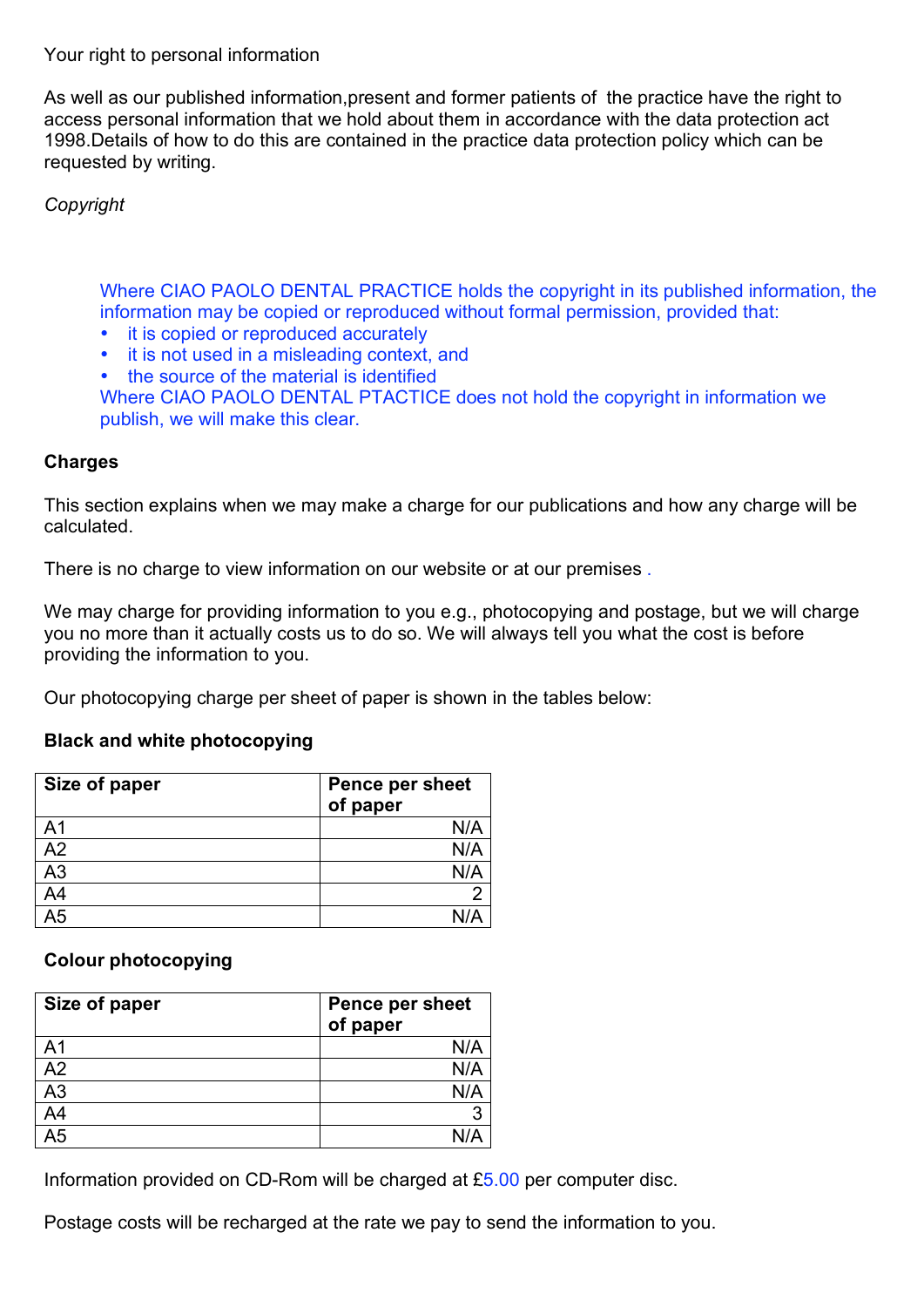When providing copies of pre-printed publications, we will charge no more than the cost per copy of the total print run.

We do not pass any other costs on to you in relation to our published information.

This charging schedule does not apply to our commercial publications (see Class 8 below). These items are offered for sale through retail outlets such as book shops, academic journal websites or museum shops and their price reflects a 'market value' which may include the cost of production.

### **Contact us**

You can contact us for assistance with any aspect of this publication scheme: CIAO PAOLO DENTAL PRACTICE 454 CROW RD GLASGOW G14 9NL 0141 334 2550 info@ciaopaolo.co.uk www.ciaopaolo.co.uk

We will also be pleased to advise you how to ask for information that we do not publish, or how to complain if you are dissatisfied with any aspect of this publication scheme.

### **The classes of information that we publish**

We publish information that we hold within the following classes. Once information is published under a class we will continue to make it available for the current and previous two financial years.

Where information has been updated or superseded, only the current version will be available. If you would like to see previous versions, you may make a request to us for that information.

# **CLASS 1: ABOUT CIAO PAOLO DENTAL PRACTICE**

### **Class description:**

Information about CIAO PAOLO DENTAL PRACTICE, who we are, where to find us, how to contact us, how we are managed and our external relations

| The information we publish under this class                 | How to access it           |
|-------------------------------------------------------------|----------------------------|
| Patient information leaflet and website: about Us; includes |                            |
| details;                                                    |                            |
|                                                             |                            |
| Who we are                                                  | http://www.ciaopaolo.co.uk |
| address                                                     |                            |
| Contact details                                             | <b>Practice leaflet</b>    |
| Opening hours                                               |                            |
| Complaints contact details                                  |                            |
| Single model publication                                    |                            |
| Ciao Paolo dental practice guide to information             |                            |
| Request of information details                              |                            |
|                                                             |                            |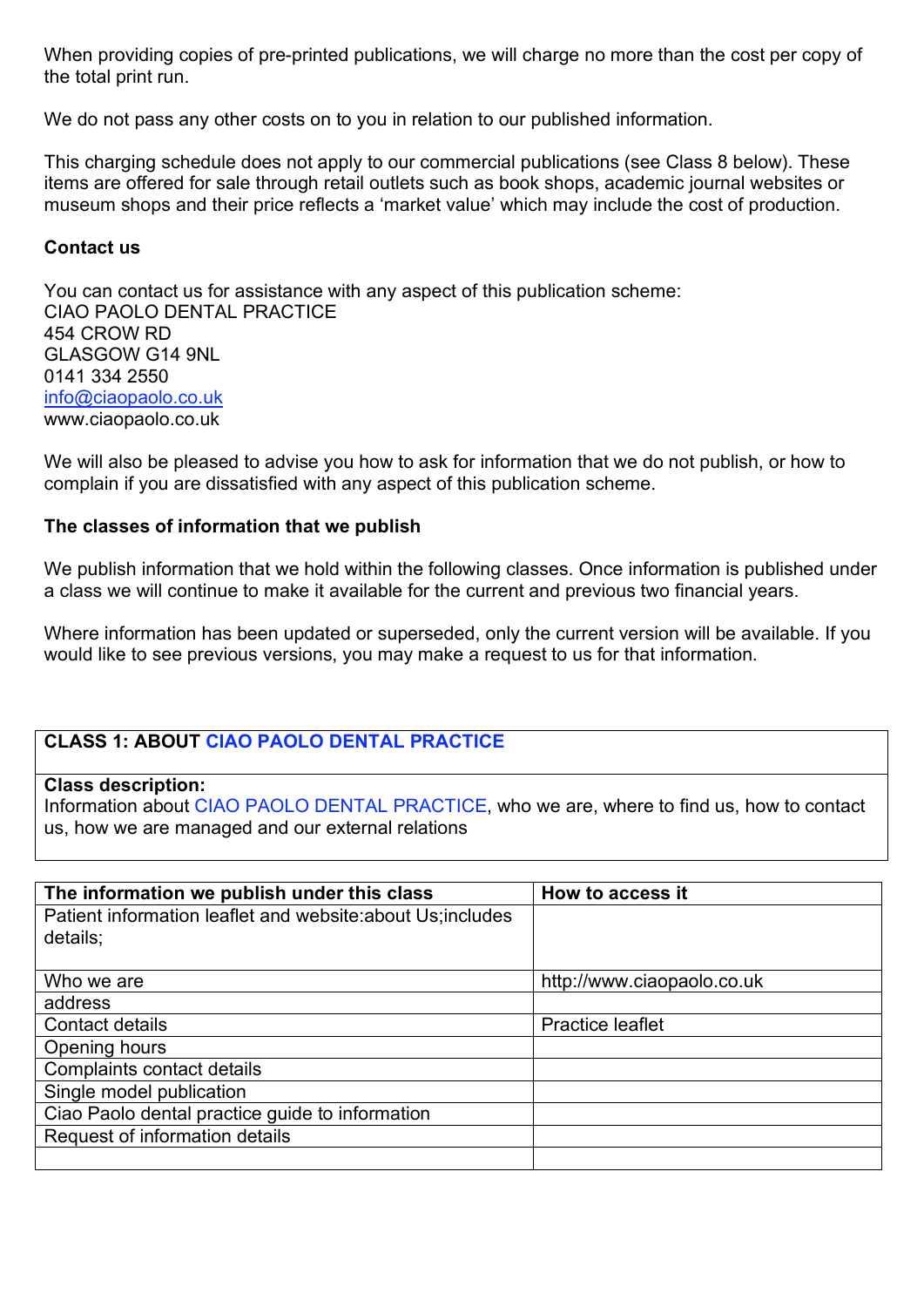# **CLASS 2: HOW WE DELIVER OUR FUNCTIONS AND SERVICES**

### **Class description:**

Information about our work, our strategy and policies for delivering functions and services and information for our service users.

| The information we publish under this class               | How to access it                 |
|-----------------------------------------------------------|----------------------------------|
| website                                                   | IN ALL CASES EITHER REQUEST BY   |
|                                                           | <b>WRITING OR ACCESS WEBSITE</b> |
|                                                           |                                  |
|                                                           | www.ciaopaolo.co.uk              |
| <b>Patient leaflet</b>                                    |                                  |
| Health and safety policy                                  |                                  |
| Infection control policy                                  |                                  |
| Control of the environment policy                         |                                  |
| Personal protective equipment (PPE) policy                |                                  |
| Hand hygiene policy                                       |                                  |
| Decontamination of reuseable items policy                 |                                  |
| Waste management policy                                   |                                  |
| Occupational exposure management policy                   |                                  |
| <b>Risk assessments</b>                                   |                                  |
| Medical emergencies policy                                |                                  |
| Fire policy                                               |                                  |
| Data protection, confidentiality and information security |                                  |
| policy                                                    |                                  |
| Public protection policy                                  |                                  |

# **CLASS 3: HOW WE TAKE DECISIONS AND WHAT WE HAVE DECIDED**

### **Class description:**

Information about the decisions we take, how we make decisions and how we involve others

| The information we publish under this class         | How to access it   |
|-----------------------------------------------------|--------------------|
| Guidelines in accordance with SDCEP                 | www.sdcep.org.uk   |
| Guidelines in accordance with BDA advice            | www.bda.org        |
| Guidelines in accordance with NHS combined PRACTICE | Request by writing |
| <b>INSPECTION CRITERIA</b>                          |                    |
|                                                     |                    |
|                                                     |                    |
|                                                     |                    |
|                                                     |                    |
|                                                     |                    |
|                                                     |                    |
|                                                     |                    |

# **CLASS 4: WHAT WE SPEND AND HOW WE SPEND IT**

# **Class description:**

Information about our strategy for, and management of, financial resources (in sufficient detail to explain how we plan to spend public money and what has actually been spent.

| The information we publish under this class         | How to access it                    |
|-----------------------------------------------------|-------------------------------------|
| NHS charges, entitlement to exemption and remission | www.ciaopaolo.co.uk or              |
| from NHS dental charges                             | www.scottishdental.org and click on |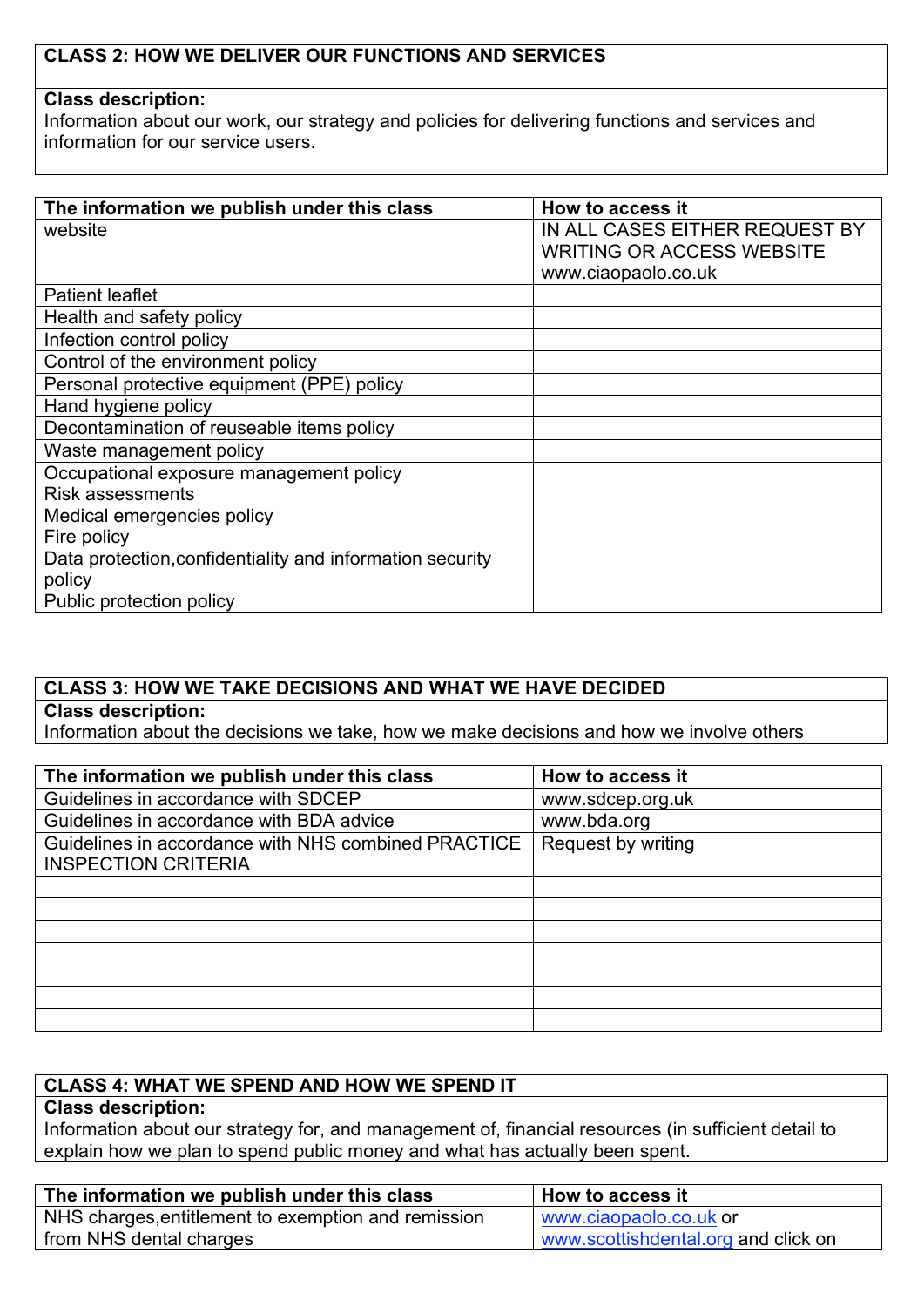|                                                                                                                                                                                                                                                                                                                                                                                                                                                                                                                                      | treatment charges                   |
|--------------------------------------------------------------------------------------------------------------------------------------------------------------------------------------------------------------------------------------------------------------------------------------------------------------------------------------------------------------------------------------------------------------------------------------------------------------------------------------------------------------------------------------|-------------------------------------|
| Private charges price list                                                                                                                                                                                                                                                                                                                                                                                                                                                                                                           | Request by writing or visit website |
|                                                                                                                                                                                                                                                                                                                                                                                                                                                                                                                                      | www.ciaopaolo.co.uk                 |
| Our income from the NHS derives primarily from monthly<br>fees for the number of patients we have on our list and<br>fees for individual items of treatment. There are also some<br>allowances for such things as continuing prefessional<br>development and the the overall amount of NHS care we<br>provide. These fees and allowances are set by<br>Government and we claim separate fees for each item of<br>treatment by sending an eform to the Scottish dental<br>practice board.In addition, for each individual patient, we |                                     |
| receive a small continuing care (adult) or capitation<br>(children under 18) fee.                                                                                                                                                                                                                                                                                                                                                                                                                                                    |                                     |
| Out of this income the practice pays the full cost of<br>providing care, including the provision of the<br>building, equipment, materials and staff                                                                                                                                                                                                                                                                                                                                                                                  |                                     |
|                                                                                                                                                                                                                                                                                                                                                                                                                                                                                                                                      |                                     |
|                                                                                                                                                                                                                                                                                                                                                                                                                                                                                                                                      |                                     |
|                                                                                                                                                                                                                                                                                                                                                                                                                                                                                                                                      |                                     |
|                                                                                                                                                                                                                                                                                                                                                                                                                                                                                                                                      |                                     |
|                                                                                                                                                                                                                                                                                                                                                                                                                                                                                                                                      |                                     |
|                                                                                                                                                                                                                                                                                                                                                                                                                                                                                                                                      |                                     |
|                                                                                                                                                                                                                                                                                                                                                                                                                                                                                                                                      |                                     |

# **CLASS 5: HOW WE MANAGE OUR HUMAN, PHYSICAL AND INFORMATION RESOURCES Class description:**

Information about how we manage the human, physical and information resources of Ciao Paolo dental practice

| The information we publish under this class | How to access it        |
|---------------------------------------------|-------------------------|
| Recruitment policy                          | In all cases by writing |
| Appraisal policy                            |                         |
| Employee handbook                           |                         |
| Disability/equality policy                  |                         |
| Equal opportunities policy                  |                         |
| <b>RIDDOR policy</b>                        |                         |
| Equality and diversity policy               |                         |
| Harassment and bullying policy              |                         |
| <b>FOISA Model Publication 2014</b>         |                         |
| Responding to information requests policy   | website                 |
| Refusal to access to information policy     |                         |
| Appeal against refusal to access policy     |                         |
|                                             |                         |

# **CLASS 6: HOW WE PROCURE GOODS AND SERVICES FROM EXTERNAL PROVIDERS**

#### **Class description:**

Information about how we procure goods and services, and our contracts with external providers

| The information we publish under this class | <b>How to access it</b> |
|---------------------------------------------|-------------------------|
| Procurement policy                          | Request by writing      |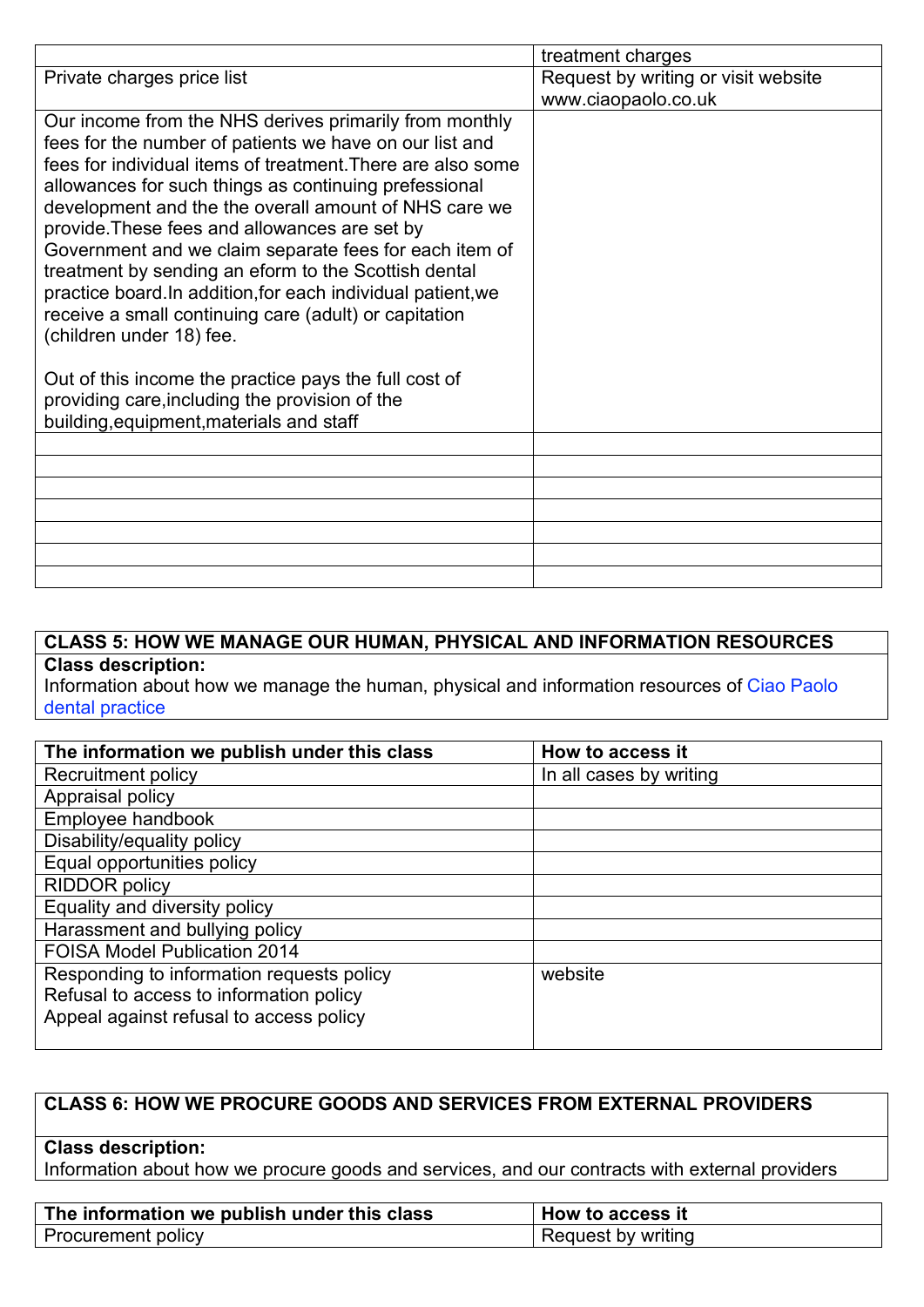# **CLASS 7: HOW WE ARE PERFORMING**

### **Class description:**

Information about how we perform as an organisation, and how well we deliver our functions and services

| The information we publish under this class | How to access it        |
|---------------------------------------------|-------------------------|
| Audit and significant event analysis        | In all cases by writing |
| Routine patient experience audits           |                         |
| Complaints policy                           |                         |
|                                             |                         |
|                                             |                         |
|                                             |                         |
|                                             |                         |
|                                             |                         |
|                                             |                         |
|                                             |                         |

# **CLASS 8: OUR COMMERCIAL PUBLICATIONS**

### **Class description:**

Information packaged and made available for sale on a commercial basis and sold at market value through a retail outlet e.g. bookshop, museum or research journal.

| The information we publish under this class | How to access it |
|---------------------------------------------|------------------|
| We do not have any commercial publications  |                  |
|                                             |                  |
|                                             |                  |
|                                             |                  |
|                                             |                  |
|                                             |                  |
|                                             |                  |
|                                             |                  |
|                                             |                  |
|                                             |                  |

### Feedback

We welcome your views on additional classes of information which might be included and on the publication themselves.If you have any comments or suggestions about the scheme please send them in writing to Paul Trevisan at our practice address.